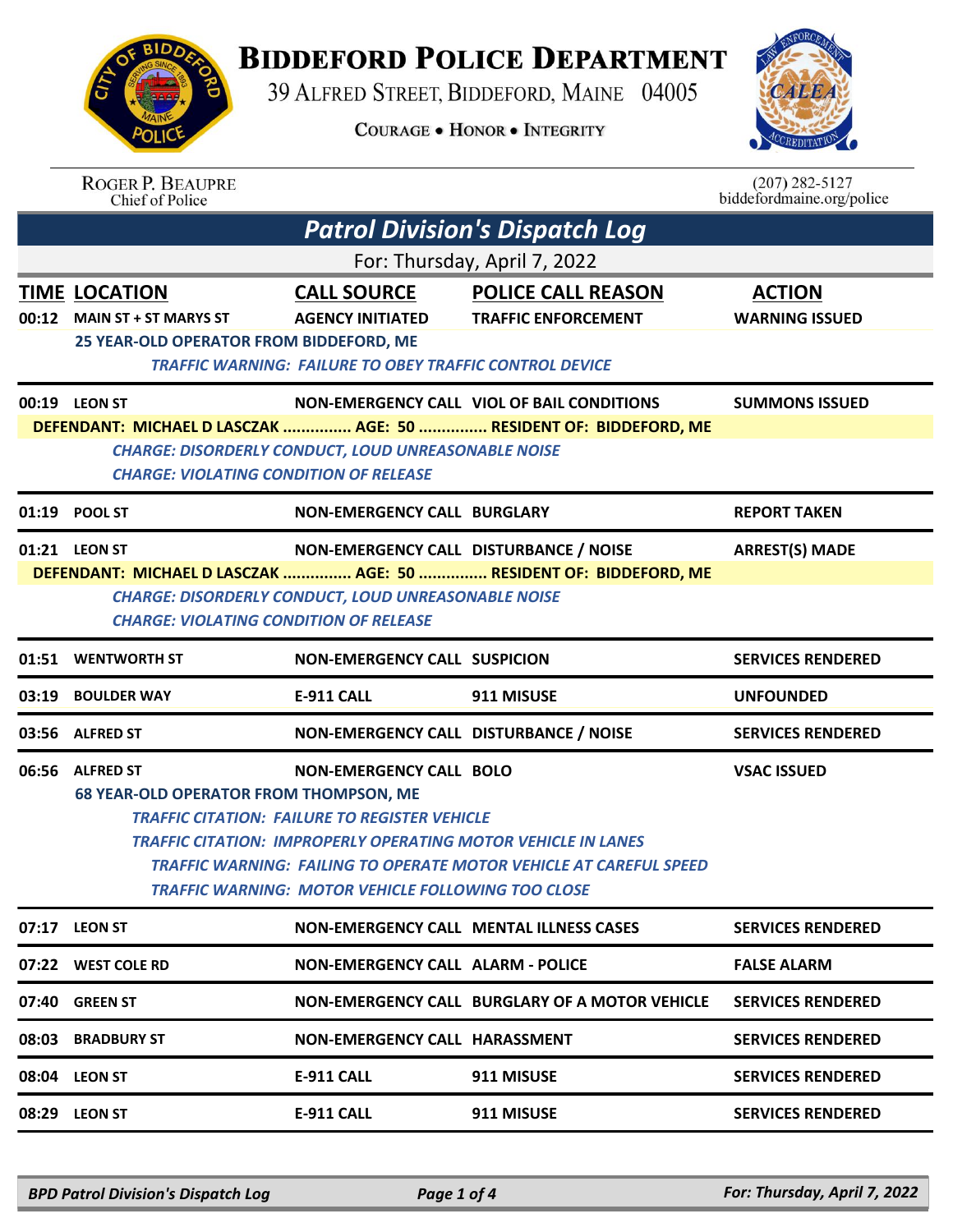|       | <b>TIME LOCATION</b><br>08:29 HILL ST                        | <b>CALL SOURCE</b><br><b>NON-EMERGENCY CALL JUVENILE OFFENSES</b>   | <b>POLICE CALL REASON</b>                             | <b>ACTION</b><br><b>NEGATIVE CONTACT</b> |
|-------|--------------------------------------------------------------|---------------------------------------------------------------------|-------------------------------------------------------|------------------------------------------|
|       | 08:36 SACO FALLS WAY                                         | <b>E-911 CALL</b>                                                   | <b>MENTAL ILLNESS CASES</b>                           | <b>TRANSPORT TO HOSPITAL</b>             |
|       | 09:17 MAIN ST<br><b>45 YEAR-OLD OPERATOR FROM BANGOR, ME</b> | <b>OTHER</b><br><b>TRAFFIC WARNING: FAILURE TO REGISTER VEHICLE</b> | <b>TRAFFIC ENFORCEMENT</b>                            | <b>WARNING ISSUED</b>                    |
|       | 09:31 MEDICAL CENTER DR                                      | NON-EMERGENCY CALL DISTURBANCE / NOISE                              |                                                       | <b>SERVICES RENDERED</b>                 |
|       | 09:56 ALFRED ST                                              | <b>WALK-IN AT STATION</b>                                           | <b>CRIM THREAT / TERRORIZING</b>                      | <b>SERVICES RENDERED</b>                 |
|       | 10:59 ALFRED ST                                              | <b>WALK-IN AT STATION</b>                                           | <b>ASSIST CITIZEN</b>                                 | <b>SERVICES RENDERED</b>                 |
|       | 11:02 LEON ST                                                | <b>E-911 CALL</b>                                                   | <b>MENTAL ILLNESS CASES</b>                           | <b>SERVICES RENDERED</b>                 |
|       | 11:08 ELM ST                                                 | <b>WALK-IN AT STATION</b>                                           | <b>CIVIL COMPLAINT</b>                                | <b>CIVIL COMPLAINT</b>                   |
|       | 11:23 MIDDLE ST                                              | <b>NON-EMERGENCY CALL PAPERWORK</b>                                 |                                                       | <b>PAPERWORK NOT SERVED</b>              |
|       | 11:25 ALFRED ST                                              | <b>RADIO</b>                                                        | <b>PAPERWORK</b>                                      | <b>PAPERWORK NOT SERVED</b>              |
|       | 12:23 POMERLEAU ST                                           | <b>WALK-IN AT STATION</b>                                           | <b>SEX OFFENDER REGISTRATION</b>                      | <b>REPORT TAKEN</b>                      |
|       | 12:25 CLARENDON ST                                           | NON-EMERGENCY CALL CHECK WELFARE                                    |                                                       | <b>SERVICES RENDERED</b>                 |
|       | 12:41 YATES ST                                               | <b>AGENCY INITIATED</b>                                             | <b>SHELLFISH VIOLATION</b>                            | <b>NO VIOLATION</b>                      |
|       | 12:56 GREEN ST                                               | <b>WALK-IN AT STATION</b>                                           | <b>PAPERWORK</b>                                      | <b>DISPATCH HANDLED</b>                  |
| 12:58 | <b>HIGH ST</b>                                               | <b>AGENCY INITIATED</b>                                             | <b>OUT FOR FOLLOW UP</b>                              | <b>SERVICES RENDERED</b>                 |
|       | 12:59 ALFRED ST                                              | <b>E-911 CALL</b>                                                   | 911 MISUSE                                            | <b>SERVICES RENDERED</b>                 |
|       | 13:04 YATES ST                                               | <b>AGENCY INITIATED</b>                                             | <b>SHELLFISH VIOLATION</b>                            | <b>NO VIOLATION</b>                      |
|       | 13:25 GREEN ST                                               | <b>AGENCY INITIATED</b>                                             | <b>PAPERWORK</b>                                      | <b>PAPERWORK SERVED</b>                  |
|       | 13:27 PIERSONS LN                                            | <b>WALK-IN AT STATION</b>                                           | <b>THEFT</b>                                          | <b>REPORT TAKEN</b>                      |
|       | 13:56 SOUTH ST                                               |                                                                     | NON-EMERGENCY CALL CRIM THREAT / TERRORIZING          | <b>SERVICES RENDERED</b>                 |
|       | 14:32 ELM ST + MAIN ST                                       |                                                                     | NON-EMERGENCY CALL ASSIST OTHER AGENCY                | <b>NO ACTION REQUIRED</b>                |
|       | 14:33 WILLETT ST                                             | <b>WALK-IN AT STATION</b>                                           | <b>PAPERWORK</b>                                      | <b>SERVICES RENDERED</b>                 |
|       | 14:35 FOSS ST + KING ST                                      | <b>AGENCY INITIATED</b>                                             | <b>CHECK WELFARE</b>                                  | <b>SERVICES RENDERED</b>                 |
|       | 14:49 ELM ST + CHADWICK PL                                   |                                                                     | <b>NON-EMERGENCY CALL VEHICLE CRASH - POLICE ONLY</b> | <b>STATE FORM TAKEN</b>                  |
|       | 14:53 LINCOLN ST                                             | <b>NON-EMERGENCY CALL THEFT</b>                                     |                                                       | <b>REPORT TAKEN</b>                      |
|       | 15:28 ALFRED ST + ELM ST                                     | <b>E-911 CALL</b>                                                   | <b>DISABLED VEHICLE</b>                               | <b>NO ACTION REQUIRED</b>                |
|       | 15:40 DUPONT AVE                                             | <b>WALK-IN AT STATION</b>                                           | <b>ASSIST OTHER AGENCY</b>                            | <b>SERVICES RENDERED</b>                 |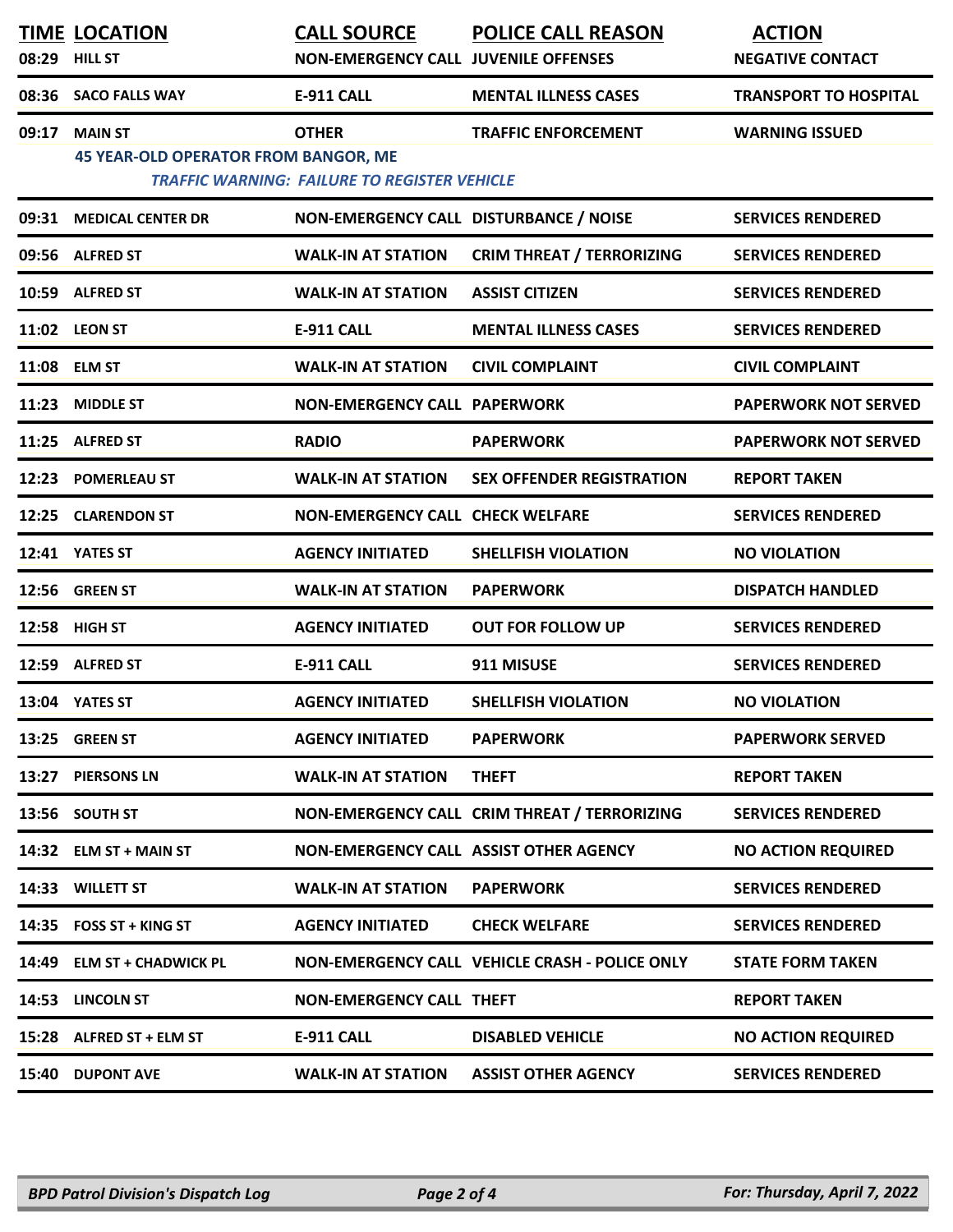| 16:09 | <b>TIME LOCATION</b><br><b>MAIN ST + MAPLEWOOD AVE</b><br>53 YEAR-OLD OPERATOR FROM OLD ORCHARD BEACH, ME | <b>CALL SOURCE</b><br><b>AGENCY INITIATED</b><br><b>TRAFFIC WARNING: SPEEDING 10-14 MPH OVER LIMIT</b> | <b>POLICE CALL REASON</b><br><b>TRAFFIC ENFORCEMENT</b><br><b>TRAFFIC CITATION: FAILING TO PRODUCE EVIDENCE OF VEHICLE INSURANCE</b> | <b>ACTION</b><br><b>VSAC ISSUED</b> |
|-------|-----------------------------------------------------------------------------------------------------------|--------------------------------------------------------------------------------------------------------|--------------------------------------------------------------------------------------------------------------------------------------|-------------------------------------|
|       | 16:16 MAIN ST                                                                                             | <b>WALK-IN AT STATION</b>                                                                              | <b>ALL OTHER</b>                                                                                                                     | <b>SERVICES RENDERED</b>            |
| 16:39 | <b>BRADBURY ST</b>                                                                                        | <b>WALK-IN AT STATION</b>                                                                              | <b>PAPERWORK</b>                                                                                                                     | <b>SERVICES RENDERED</b>            |
|       | 16:44 ELM ST<br>22 YEAR-OLD OPERATOR FROM SUNRISE, FL                                                     | <b>NON-EMERGENCY CALL SUSPICION</b>                                                                    | TRAFFIC WARNING: OPERATING VEHICLE WITH INADEQUATE BRAKE LIGHTS                                                                      | <b>WARNING ISSUED</b>               |
|       | 16:53 KID CIR                                                                                             | <b>WALK-IN AT STATION</b>                                                                              | <b>SEX OFFENSES</b>                                                                                                                  | <b>REPORT TAKEN</b>                 |
|       | 17:01 PRECOURT ST + MOUNTAIN RD                                                                           | <b>WALK-IN AT STATION</b>                                                                              | <b>DISABLED VEHICLE</b>                                                                                                              | <b>SERVICES RENDERED</b>            |
| 17:03 | <b>BOULDER WAY</b>                                                                                        | <b>NON-EMERGENCY CALL SHOPLIFTING</b>                                                                  |                                                                                                                                      | <b>REPORT TAKEN</b>                 |
|       | 17:15 ALFRED ST                                                                                           | NON-EMERGENCY CALL DISTURBANCE / NOISE                                                                 |                                                                                                                                      | <b>SERVICES RENDERED</b>            |
| 17:48 | <b>BEACON AVE</b>                                                                                         | <b>NON-EMERGENCY CALL CHECK WELFARE</b>                                                                |                                                                                                                                      | <b>SERVICES RENDERED</b>            |
|       | 17:56 POOL ST<br>51 YEAR-OLD OPERATOR FROM BIDDEFORD, ME                                                  | <b>AGENCY INITIATED</b><br><b>TRAFFIC WARNING: SPEEDING 10-14 MPH OVER LIMIT</b>                       | <b>TRAFFIC ENFORCEMENT</b><br><b>TRAFFIC WARNING: FAILING TO PRODUCE EVIDENCE OF VEHICLE INSURANCE</b>                               | <b>WARNING ISSUED</b>               |
|       | 18:37 FOSS ST                                                                                             | <b>WALK-IN AT STATION</b>                                                                              | <b>ARTICLES LOST/FOUND</b>                                                                                                           | <b>REPORT TAKEN</b>                 |
| 18:57 | <b>ALFRED ST + MARINER WAY</b><br><b>18 YEAR-OLD OPERATOR FROM WATERBORO, ME</b>                          | <b>AGENCY INITIATED</b><br><b>TRAFFIC WARNING: SPEEDING 10-14 MPH OVER LIMIT</b>                       | <b>TRAFFIC ENFORCEMENT</b>                                                                                                           | <b>WARNING ISSUED</b>               |
| 19:23 | <b>MAIN ST</b>                                                                                            |                                                                                                        | NON-EMERGENCY CALL VEHICLE CRASH - POLICE ONLY                                                                                       | <b>SERVICES RENDERED</b>            |
| 19:37 | <b>MAIN ST</b>                                                                                            | <b>E-911 CALL</b>                                                                                      | <b>TRESPASSING</b>                                                                                                                   | <b>SERVICES RENDERED</b>            |
| 20:19 | <b>MAINE TPKE + ALFRED ST</b>                                                                             | <b>E-911 CALL</b>                                                                                      | <b>BOLO</b>                                                                                                                          | <b>NEGATIVE CONTACT</b>             |
| 20:29 | <b>ALFRED ST</b>                                                                                          | <b>WALK-IN AT STATION</b>                                                                              | <b>MENTAL ILLNESS CASES</b>                                                                                                          | <b>SERVICES RENDERED</b>            |
| 20:34 | <b>BACON ST</b>                                                                                           | <b>NON-EMERGENCY CALL BOLO</b>                                                                         |                                                                                                                                      | <b>NEGATIVE CONTACT</b>             |
| 21:06 | <b>MAIN ST</b>                                                                                            | <b>ALARM</b>                                                                                           | <b>ALARM - POLICE</b>                                                                                                                | <b>FALSE ALARM</b>                  |
| 21:17 | <b>ELM ST + MAIN ST</b><br><b>64 YEAR-OLD OPERATOR FROM BUXTON, ME</b>                                    | <b>AGENCY INITIATED</b>                                                                                | <b>TRAFFIC ENFORCEMENT</b><br><b>TRAFFIC WARNING: OPERATING WITHOUT HEADLIGHTS AFTER DARK</b>                                        | <b>WARNING ISSUED</b>               |
| 21:20 | PROCTOR RD, ARUNDEL, ME                                                                                   | <b>E-911 CALL</b>                                                                                      | <b>ASSIST: MEDICAL W/ ENGINE</b>                                                                                                     | <b>TRANSPORT TO HOSPITAL</b>        |
| 21:25 | <b>ELM ST + CHADWICK PL</b><br>24 YEAR-OLD OPERATOR FROM BIDDEFORD, ME                                    | <b>AGENCY INITIATED</b><br><b>TRAFFIC WARNING: FAILURE TO REGISTER VEHICLE</b>                         | <b>TRAFFIC ENFORCEMENT</b>                                                                                                           | <b>WARNING ISSUED</b>               |

*BPD Patrol Division's Dispatch Log Page 3 of 4 For: Thursday, April 7, 2022*